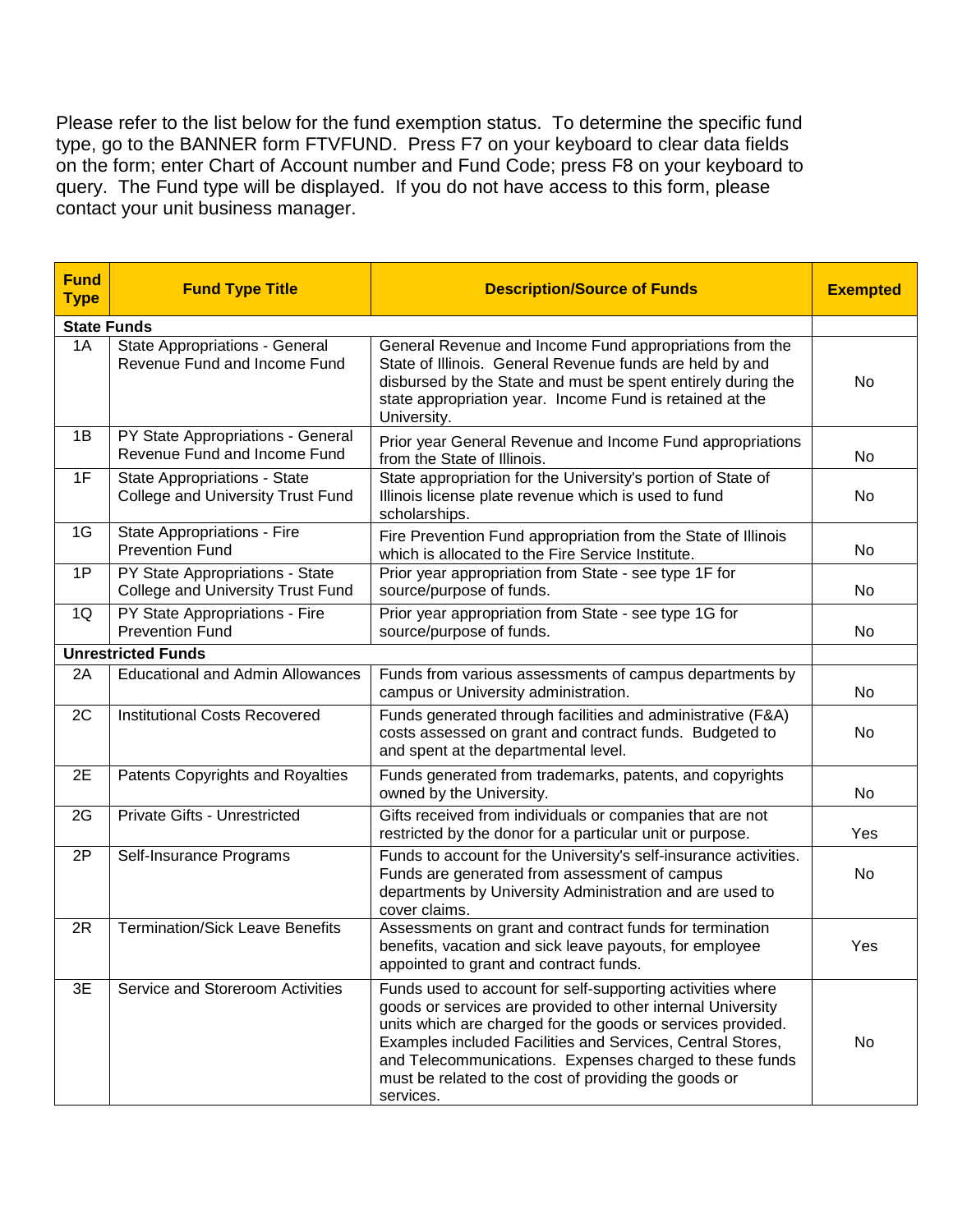| 3J | <b>Auxiliary Enterprises Not Under</b><br>Indenture                       | Funds used to account for self-supporting activities where<br>goods or services are provided primarily to individual<br>students, faculty, or staff and bond financing is not involved<br>in the activities. Examples include student counseling and<br>student activities. Expenses charged to these funds must be<br>related to the cost of providing the goods or services.                                                                                                                                                                                                                                                                                                                                                  | No                                    |
|----|---------------------------------------------------------------------------|---------------------------------------------------------------------------------------------------------------------------------------------------------------------------------------------------------------------------------------------------------------------------------------------------------------------------------------------------------------------------------------------------------------------------------------------------------------------------------------------------------------------------------------------------------------------------------------------------------------------------------------------------------------------------------------------------------------------------------|---------------------------------------|
| М  | <b>Auxiliary Enterprises Under</b><br>Indenture                           | Funds used to account for self-supporting activities where<br>goods or services are provided primarily to individual<br>students, faculty, or staff and bond financing is involved in<br>the activities. Examples include housing operations,<br>bookstore, and student unions. Expenses charged to these<br>funds must be related to the cost of providing the goods or<br>services.                                                                                                                                                                                                                                                                                                                                           | No                                    |
| 3Q | <b>Departmental Activities</b>                                            | Funds used to account for self-supporting activities where<br>goods or services are provided primarily to external<br>customers. Revenues are generated from the following<br>general categories of activities (called entities) - 1)<br>Instructional Courses, 2) Professional Development<br>Activities, 3) Unique Instructional Programs, 4) Agricultural<br>Operations, 5) Commercial Operations not under indenture,<br>6) Public Service, Economic Development and Academic<br>Support Activities, 7) Intercollegiate Athletics, 8) Hospital and<br>Clinics, and 9) Commercial Operations, such as Willard<br>Airport. Expenses charged to these funds must be related to<br>the cost of providing the goods or services. | No                                    |
|    | <b>Restricted Funds</b>                                                   |                                                                                                                                                                                                                                                                                                                                                                                                                                                                                                                                                                                                                                                                                                                                 |                                       |
| 4A | Sponsored Programs - US<br><b>Government Grants and Contracts</b>         | Grants and contracts with the federal government.                                                                                                                                                                                                                                                                                                                                                                                                                                                                                                                                                                                                                                                                               | Yes                                   |
| 4C | Sponsored Programs - Other<br>Governmental Agency Grants and<br>Contracts | Grants and contracts with governmental agencies that are<br>not federal or state.                                                                                                                                                                                                                                                                                                                                                                                                                                                                                                                                                                                                                                               | Yes                                   |
| 4E | Sponsored Programs - Private<br><b>Grants and Contracts</b>               | Grants and contracts with individuals or businesses.                                                                                                                                                                                                                                                                                                                                                                                                                                                                                                                                                                                                                                                                            | Yes                                   |
| 4G | Sponsored Programs - State of<br><b>Illinois Grants and Contracts</b>     | Grants and contracts with the State of Illinois.                                                                                                                                                                                                                                                                                                                                                                                                                                                                                                                                                                                                                                                                                | Yes (If PI<br>Named and<br>Annuitant) |
| 4J | Trust - Endowment Income                                                  | Endowment income funds include: (1) unrestricted income of<br>endowment and similar funds; (2) restricted income of<br>endowment and similar funds to the extent expended for<br>current operating purposes, and (3) income from funds held<br>in trust by others under irrevocable trusts.                                                                                                                                                                                                                                                                                                                                                                                                                                     | Yes                                   |
| 4M | <b>Trust - Private Gifts</b>                                              | Gifts received from individuals or companies that are<br>restricted for a particular unit and/or purpose. These funds<br>must be spent in compliance with those restrictions.                                                                                                                                                                                                                                                                                                                                                                                                                                                                                                                                                   | Yes                                   |
| 4N | <b>Trust - Other Restricted</b>                                           | Restricted funds with an externally imposed restriction on<br>their use. The predominance of these funds are on the<br>Urbana campus as Cooperative Extensions funds.                                                                                                                                                                                                                                                                                                                                                                                                                                                                                                                                                           | Yes                                   |
| 4S | Trust - Medical Services Plan                                             | Funds to account for the clinical practices of faculty in the<br>College of Medicine.                                                                                                                                                                                                                                                                                                                                                                                                                                                                                                                                                                                                                                           | Yes                                   |
| 4T | <b>Trust - Occupational Health</b><br>Services Plan                       | Funds to account for the clinical practices of faculty in the<br>School of Public Health.                                                                                                                                                                                                                                                                                                                                                                                                                                                                                                                                                                                                                                       | Yes                                   |
| 4U | <b>Trust - Dental Services Plan</b>                                       | Funds to account for the clinical practices of faculty in the<br>College of Dentistry.                                                                                                                                                                                                                                                                                                                                                                                                                                                                                                                                                                                                                                          | Yes                                   |
| 4W | <b>Trust - Nursing Services Plan</b>                                      | Funds to account for the clinical practices of faculty in the<br>College of Nursing.                                                                                                                                                                                                                                                                                                                                                                                                                                                                                                                                                                                                                                            | Yes                                   |